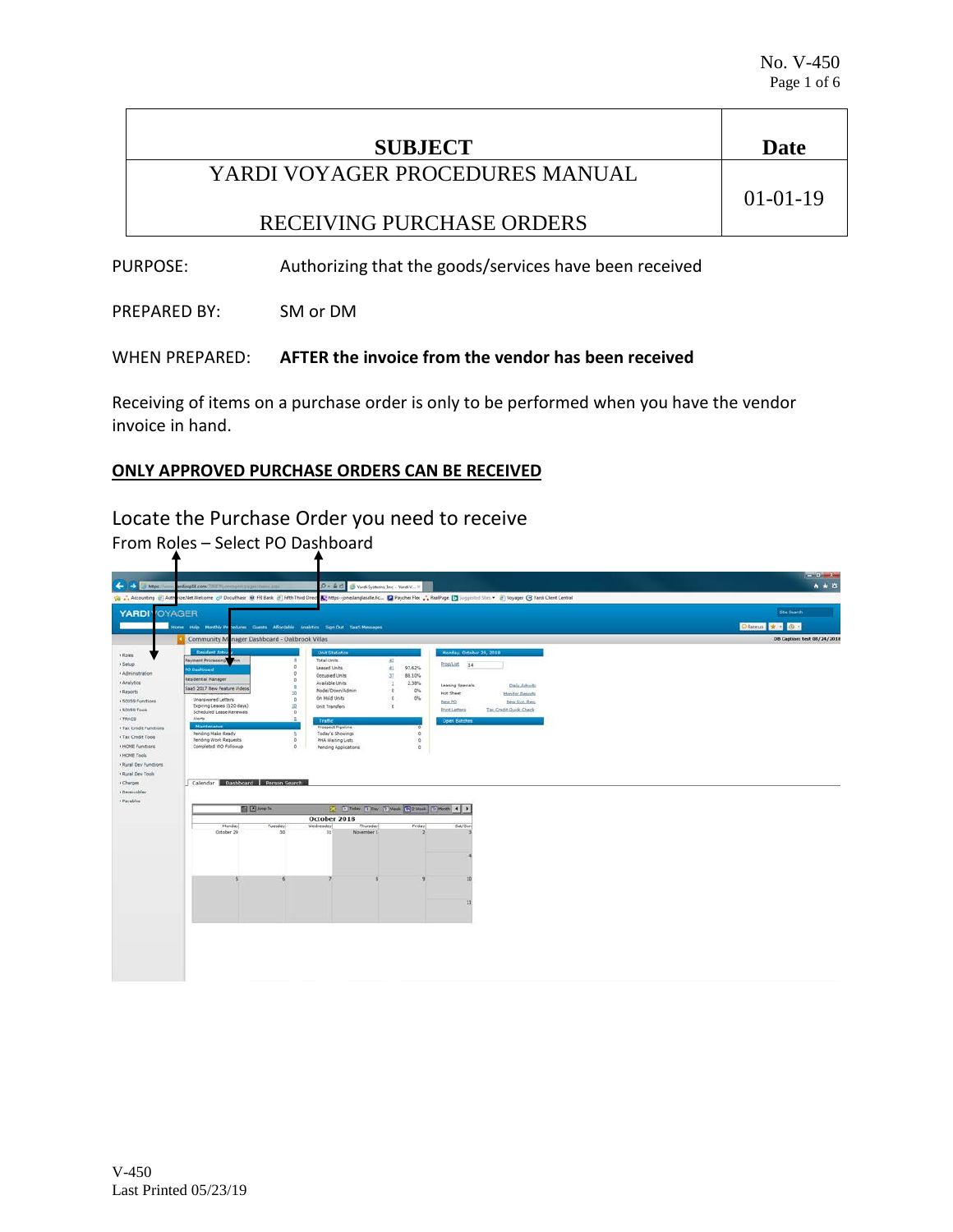| <b>SUBJECT</b>                  | Date           |
|---------------------------------|----------------|
| YARDI VOYAGER PROCEDURES MANUAL |                |
|                                 | $01 - 01 - 19$ |
| RECEIVING PURCHASE ORDERS       |                |

From the PO Dashboard click on **(1)** Not Received hyperlink.

**Not Received;** Will display all of your Open Purchase Orders that have not yet been received.

| ←<br><mark>● https://www.yardiasp14.com</mark> /72687 Q → A <b>d</b> e Yardi Systems, Inc. - Purcha × |                                             |                                                         |                      |                               |                                        |                               |                    |                                                                                                                                                                              | داكات<br>x<br>¤<br>$\hat{\mathbf{n}}$ $\hat{\mathbf{x}}$ |
|-------------------------------------------------------------------------------------------------------|---------------------------------------------|---------------------------------------------------------|----------------------|-------------------------------|----------------------------------------|-------------------------------|--------------------|------------------------------------------------------------------------------------------------------------------------------------------------------------------------------|----------------------------------------------------------|
|                                                                                                       |                                             |                                                         |                      |                               |                                        |                               |                    | Suggested Sites ▼ 3 Voyager (C) For DecuPhase (C) FFI Bank (S) Fifth Third Direct (S) https--joneslanglasalle.fic (D) Paychex Flex • RealPage [b Suggested Sites ▼ 3 Voyager |                                                          |
| <b>YARDIVOYAGER</b>                                                                                   |                                             |                                                         |                      |                               |                                        |                               |                    | <b>Site Search</b>                                                                                                                                                           |                                                          |
|                                                                                                       |                                             | PO Dashboard SaaS Messages                              |                      |                               |                                        |                               |                    | PRate us * + 0 +                                                                                                                                                             |                                                          |
|                                                                                                       |                                             | <b>Purchase Order Dashboard</b>                         |                      |                               | Functions $\blacktriangledown$         |                               |                    |                                                                                                                                                                              | $\wedge$                                                 |
|                                                                                                       |                                             | Tuesday, October 30, 2018                               |                      |                               |                                        |                               | <b>Quick Links</b> |                                                                                                                                                                              |                                                          |
| Roles                                                                                                 | Prop/List                                   |                                                         | <b>Ordered Date</b>  | To                            |                                        | ▦<br><b>Not Received</b>      |                    | <b>Partially Received Received</b>                                                                                                                                           |                                                          |
| ▶ Workflow Dashboard                                                                                  | Unit                                        |                                                         | Sch. Delivery        | <b>   To</b>                  |                                        | 酾                             |                    |                                                                                                                                                                              |                                                          |
| Receive PO                                                                                            | PO                                          |                                                         | Act. Delivery        | <b>THE TO</b>                 |                                        | ▦                             |                    |                                                                                                                                                                              |                                                          |
|                                                                                                       | Vendor                                      |                                                         | <b>Payment Due</b>   | l        To                   |                                        | 酾<br><b>Fully Paid</b>        | Partia             | <b>UnPaid</b>                                                                                                                                                                |                                                          |
|                                                                                                       | Pay Account                                 |                                                         | <b>Required Date</b> |                               |                                        |                               |                    |                                                                                                                                                                              |                                                          |
|                                                                                                       | <b>Batch Name</b>                           |                                                         |                      | To                            |                                        | ⊞                             |                    |                                                                                                                                                                              |                                                          |
|                                                                                                       | Open POs                                    | Yes<br>$\checkmark$                                     | <b>Close Date</b>    | To                            |                                        | ▦                             |                    | 1                                                                                                                                                                            |                                                          |
|                                                                                                       | <b>Requested By</b>                         |                                                         | <b>Expense Type</b>  |                               |                                        | ×                             |                    |                                                                                                                                                                              |                                                          |
|                                                                                                       | <b>Item Type</b>                            |                                                         | Workflow             |                               |                                        | $\checkmark$                  | Find               | Clear                                                                                                                                                                        |                                                          |
|                                                                                                       | <b>Inv. Location</b><br><b>Svc Contract</b> |                                                         | <b>Status</b>        |                               |                                        | $\checkmark$                  |                    |                                                                                                                                                                              |                                                          |
|                                                                                                       | 團                                           | Not Received (14)                                       |                      |                               |                                        |                               |                    |                                                                                                                                                                              |                                                          |
|                                                                                                       | PO#                                         |                                                         | <b>Vendor</b>        | <b>Total</b><br><b>Amount</b> | <b>Date</b><br><b>Ordered</b>          | <b>Expense</b><br><b>Type</b> | <b>Requestor</b>   | <b>Description</b>                                                                                                                                                           |                                                          |
|                                                                                                       | 115                                         | hd - HD Supply                                          |                      |                               | 13.10 10/30/2018                       | Supplier                      | kkelber            | <b>Toilet Flanges</b>                                                                                                                                                        |                                                          |
| 2                                                                                                     | 114                                         | hd - HD Supply                                          |                      |                               | 72.26 10/26/2018                       | Supplier                      | kkelber            |                                                                                                                                                                              |                                                          |
|                                                                                                       | 111                                         | hd - HD Supply<br>mmr - Mop, Mow and Roll Se            |                      |                               | 625.00 10/08/2018<br>100.00 10/05/2018 | Supplier                      | kkelber<br>kkelber |                                                                                                                                                                              |                                                          |
|                                                                                                       | 110<br>108                                  | hd - HD Supply                                          |                      |                               | 753.50 10/05/2018                      | On Site<br>Supplier           | kkelber            |                                                                                                                                                                              |                                                          |
|                                                                                                       | 107                                         | iaa - Indoff - Allied Appl                              |                      |                               | 1,056.67 10/05/2018                    | <b>Reserves</b>               | kkelber            |                                                                                                                                                                              |                                                          |
|                                                                                                       | 105                                         | ahac - Aldon's Heating & Ai                             |                      |                               | 400.00 10/05/2018                      | On Site                       | kkelber            |                                                                                                                                                                              |                                                          |
|                                                                                                       | 104                                         | kk - Kim Kelber                                         |                      |                               | 284.85 10/05/2018                      | Expense                       | kkelber            |                                                                                                                                                                              |                                                          |
|                                                                                                       | 103                                         | low - Lowe's                                            |                      |                               | 639.00 10/05/2018                      | Supplier                      | kkelber            |                                                                                                                                                                              |                                                          |
|                                                                                                       | 16<br>15                                    | mmr - Mop, Mow and Roll Se<br>ppc - Paul's Pest Control |                      |                               | 150.00 08/29/2018<br>154.42 08/29/2018 | Contract<br>Contract          | kkelber<br>kkelber |                                                                                                                                                                              |                                                          |
|                                                                                                       | 14                                          | iaa - Indoff - Allied Appl                              |                      |                               | 1,465.63 08/29/2018                    | Reserves                      | kkelber            |                                                                                                                                                                              |                                                          |
|                                                                                                       | 13                                          | hd - HD Supply                                          |                      |                               | 13.85 08/29/2018                       | Supplier                      | kkelber            |                                                                                                                                                                              |                                                          |
|                                                                                                       | 12                                          | hd - HD Supply                                          |                      |                               | 800.00 08/29/2018                      | Supplier                      | kkelber            | Expect total to not                                                                                                                                                          |                                                          |
|                                                                                                       |                                             |                                                         |                      |                               |                                        |                               |                    |                                                                                                                                                                              |                                                          |
|                                                                                                       | ≺                                           |                                                         |                      |                               |                                        |                               |                    |                                                                                                                                                                              |                                                          |

Locate the Purchase Order you need to Receive

**(2)** Click on the PO# Hyperlink to open the Purchase Order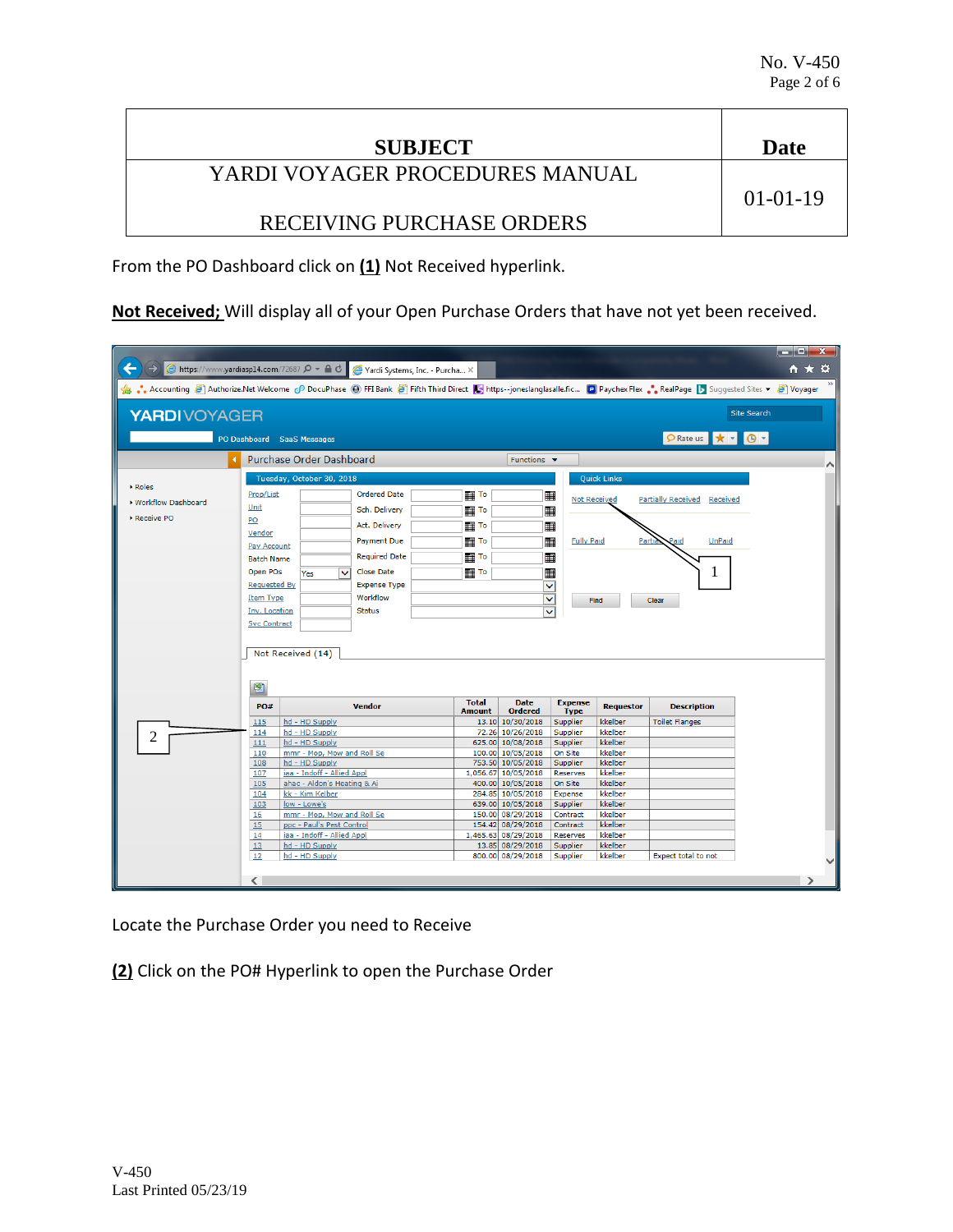| <b>SUBJECT</b>                                                                                                                                                        | <b>Date</b>              |
|-----------------------------------------------------------------------------------------------------------------------------------------------------------------------|--------------------------|
| YARDI VOYAGER PROCEDURES MANUAL                                                                                                                                       |                          |
| RECEIVING PURCHASE ORDERS                                                                                                                                             | $01-01-19$               |
|                                                                                                                                                                       |                          |
| Yardi Systems, Inc. - Purchase Order 114 - Internet Explorer                                                                                                          | $\  \cdot \ $ of $\ $    |
| Purchase Order 114<br>Change Order(s) $\blacktriangledown$<br>Data/Reports v                                                                                          | <b>Jump To</b><br>$\sim$ |
| Vendor<br><b>Dis</b><br>hd<br>Attachments (1)                                                                                                                         |                          |
| 3<br>Sc<br>▦<br>Memo $(1)$<br><b>HD Supply</b><br>Or<br>Receive PO<br>Vendor Info<br>Re<br>⊞<br><b>Audit History</b><br>m<br>Cld<br>Quick Email<br>PO Receipt History |                          |
| Supplier<br><b>Expense Type</b><br>To:                                                                                                                                |                          |
| <br><b>Payment Due</b><br><b>Approvals</b><br><b>Last Received</b>                                                                                                    |                          |
| 4<br>Workflow<br>$\checkmark$<br>Standard<br><b>From Date</b><br>Completed<br><b>Status</b>                                                                           |                          |
| <b>To Date</b><br><b>Current Step</b><br>Approved<br><b>Description</b>                                                                                               |                          |
| <b>Next Step</b><br>$\overline{\mathsf{v}}$                                                                                                                           |                          |
| <b>Notes</b>                                                                                                                                                          |                          |
| Navigation<br>$\ll$<br>$\gg$                                                                                                                                          |                          |
| <b>New</b><br><b>Print</b><br>Help<br><b>Delete</b><br>Save                                                                                                           |                          |
|                                                                                                                                                                       |                          |
|                                                                                                                                                                       |                          |
| Addresses<br>Details<br><b>General Info</b><br>Workflow<br>Approvers                                                                                                  |                          |

**(3)** Data Reports Attachments to upload your invoice. If this is for your monthly Lawn Service, also upload your U-16c. Refer to Procedure V-480

GL Account Description Qty Ord Unit Price Base Total Amount

72.2600 1.00 72.26

Balance Qty Date<br>Remaining Received Received

 $72.26$ 

Status

Open

Once your Attachments are complete;

More Details Change Order Check Budget Distribute Search Sup

圏

Pro

 $\overline{\left(}$ 

**(4)** Data Reports and select Receive PO

The Purchase Order number will already be selected. Click on **(5)** Submit

**GL Account** 

Maint Supplies

Maintenance Supplies 6020

| Yardi Systems, Inc. - Receive Selected POs - Internet Explorer                                                                                       | <u>to Elsxa</u>                                                                       |
|------------------------------------------------------------------------------------------------------------------------------------------------------|---------------------------------------------------------------------------------------|
| <b>Receive Selected POs</b>                                                                                                                          | $\sim$                                                                                |
| <b>Filter Criteria</b>                                                                                                                               | Receive PO Data                                                                       |
| Property<br><b>Item Type</b><br>Vendor<br>Location<br><b>Purchase Order</b><br>114<br><b>Expense Type</b><br>Expense<br><b>Requested By</b><br>Legal | <b>Date Received</b><br>10/30/2018                                                    |
| Close<br>Clear<br>He<br>Submit                                                                                                                       | <b>Set Locations</b><br>Set All Dates<br><b>Check Rcv</b><br>$\overline{\phantom{a}}$ |

All of the detail items from the Purchase Order will display.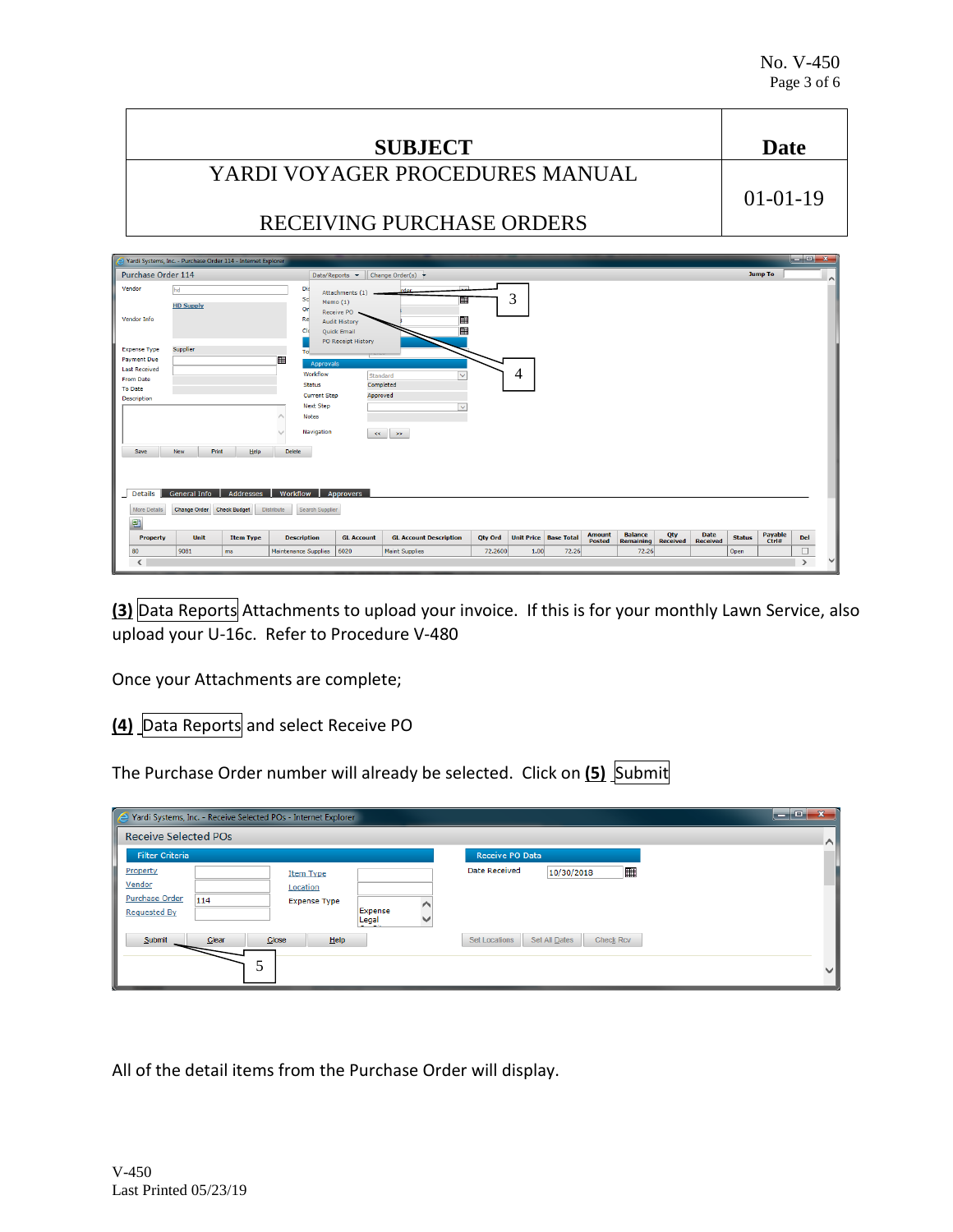| <b>SUBJECT</b>                  | Date                                      |
|---------------------------------|-------------------------------------------|
| YARDI VOYAGER PROCEDURES MANUAL |                                           |
|                                 | $01-01-19$                                |
| RECEIVING PURCHASE ORDERS       |                                           |
|                                 | the company's department of the company's |

| Yardi Systems, Inc. - Receive Selected POs - Internet Explorer |                              |                  |                                       |                                                                 | $\Box$ $\Box$ $\Box$ |
|----------------------------------------------------------------|------------------------------|------------------|---------------------------------------|-----------------------------------------------------------------|----------------------|
| <b>Receive Selected POs</b>                                    |                              |                  |                                       |                                                                 | $\wedge$             |
| <b>Filter Criteria</b>                                         |                              |                  | <b>Receive PO Data</b>                |                                                                 |                      |
| Property<br>Vendor                                             | <b>Item Type</b><br>Location |                  | <b>Date Received</b>                  | ■<br>10/30/2018                                                 |                      |
| <b>Purchase Order</b><br>114<br><b>Requested By</b>            | <b>Expense Type</b>          | Expense<br>Legal | $\checkmark$                          | 7                                                               |                      |
| Submit<br>Clear                                                | He<br>Close                  |                  | Set All Dates<br><b>Set Locations</b> | <b>Check Rcv</b>                                                |                      |
| 1 rows returned                                                |                              |                  |                                       | 8<br>Receive                                                    | 6                    |
| 團                                                              |                              |                  |                                       |                                                                 |                      |
| Quantity<br>PO<br><b>Property</b><br><b>Ordered</b>            | <b>Item Type</b>             | <b>ExpType</b>   | <b>Description</b>                    | Quantity<br>Date Received Receive<br>Part No<br><b>Received</b> |                      |
| 80<br>114                                                      | 72.26 ms                     | Supplier         | Maintenance Supplies                  | <br>72.2600                                                     |                      |
|                                                                |                              |                  |                                       |                                                                 |                      |
|                                                                |                              |                  |                                       |                                                                 |                      |
|                                                                |                              |                  |                                       |                                                                 |                      |

If you have received the total value of the Purchase Order, you can click on the **(6)** Receive Check Box then the **(7)** Receive and this will fully receive the items.

If you have only received some of the value, override the **(8)** Quantity Received to be the amount of the goods/services actually received.

If your Purchase Order ends up being for MORE than the actual goods or services, the Purchase Order will be closed by Accounting. Accounting will only close Purchase Orders that have a remaining balance and a final invoice is attached to the Purchase Order.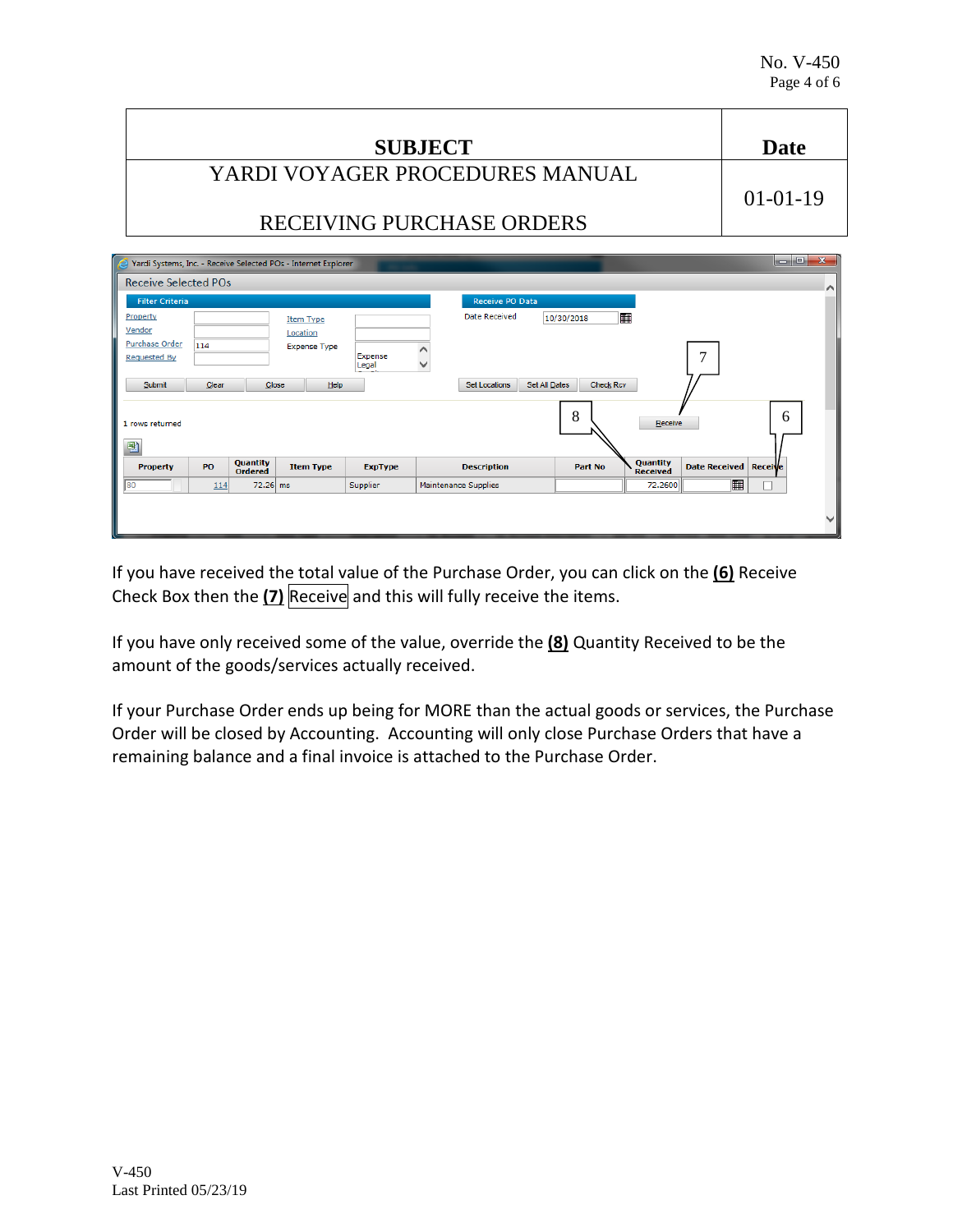|                                            | <b>SUBJECT</b>                                               |                     |                                             |                                     |                                     |                |      |                                |               |                  |                 |                 |               | <b>Date</b> |                                                                                                                                                                                                                                                                                                                                                                                                                                                       |                    |
|--------------------------------------------|--------------------------------------------------------------|---------------------|---------------------------------------------|-------------------------------------|-------------------------------------|----------------|------|--------------------------------|---------------|------------------|-----------------|-----------------|---------------|-------------|-------------------------------------------------------------------------------------------------------------------------------------------------------------------------------------------------------------------------------------------------------------------------------------------------------------------------------------------------------------------------------------------------------------------------------------------------------|--------------------|
|                                            |                                                              |                     |                                             |                                     | YARDI VOYAGER PROCEDURES MANUAL     |                |      |                                |               |                  |                 |                 |               |             |                                                                                                                                                                                                                                                                                                                                                                                                                                                       |                    |
|                                            |                                                              |                     |                                             |                                     |                                     |                |      |                                |               |                  |                 |                 |               |             |                                                                                                                                                                                                                                                                                                                                                                                                                                                       |                    |
|                                            |                                                              |                     |                                             |                                     |                                     |                |      |                                |               |                  |                 |                 |               | $01-01-19$  |                                                                                                                                                                                                                                                                                                                                                                                                                                                       |                    |
|                                            |                                                              |                     |                                             |                                     |                                     |                |      |                                |               |                  |                 |                 |               |             |                                                                                                                                                                                                                                                                                                                                                                                                                                                       |                    |
|                                            | RECEIVING PURCHASE ORDERS                                    |                     |                                             |                                     |                                     |                |      |                                |               |                  |                 |                 |               |             |                                                                                                                                                                                                                                                                                                                                                                                                                                                       |                    |
|                                            |                                                              |                     |                                             |                                     |                                     |                |      |                                |               |                  |                 |                 |               |             |                                                                                                                                                                                                                                                                                                                                                                                                                                                       |                    |
|                                            |                                                              |                     |                                             |                                     |                                     |                |      |                                |               |                  |                 |                 |               |             |                                                                                                                                                                                                                                                                                                                                                                                                                                                       |                    |
|                                            | Yardi Systems, Inc. - Purchase Order 114 - Internet Explorer |                     |                                             |                                     |                                     |                |      |                                |               |                  |                 |                 |               |             | $\begin{array}{c c c c c} \hline \multicolumn{1}{c }{\mathbf{1}} & \multicolumn{1}{c }{\mathbf{1}} & \multicolumn{1}{c }{\mathbf{2}} & \multicolumn{1}{c }{\mathbf{3}} & \multicolumn{1}{c }{\mathbf{4}} & \multicolumn{1}{c }{\mathbf{5}} & \multicolumn{1}{c }{\mathbf{6}} & \multicolumn{1}{c }{\mathbf{7}} & \multicolumn{1}{c }{\mathbf{8}} & \multicolumn{1}{c }{\mathbf{9}} & \multicolumn{1}{c }{\mathbf{1}} & \multicolumn{1}{c }{\mathbf{1$ |                    |
| Purchase Order 114                         |                                                              |                     |                                             | Data/Reports $\blacktriangledown$   | Change Order(s).                    |                |      |                                |               |                  |                 |                 |               | Jump To     |                                                                                                                                                                                                                                                                                                                                                                                                                                                       | $\curvearrowright$ |
| Vendor                                     | hd                                                           |                     | Di:                                         | Attachments (1)                     | rder                                |                |      |                                |               |                  |                 |                 |               |             |                                                                                                                                                                                                                                                                                                                                                                                                                                                       |                    |
|                                            | <b>HD Supply</b>                                             |                     | Sc                                          | Memo $(1)$                          | 匾                                   |                | 9    |                                |               |                  |                 |                 |               |             |                                                                                                                                                                                                                                                                                                                                                                                                                                                       |                    |
| <b>Vendor Info</b>                         |                                                              |                     | Or<br>Re                                    | Receive PO                          |                                     |                |      |                                |               |                  |                 |                 |               |             |                                                                                                                                                                                                                                                                                                                                                                                                                                                       |                    |
|                                            |                                                              |                     | Clo                                         | <b>Audit History</b><br>Quick Email |                                     |                |      |                                |               |                  |                 |                 |               |             |                                                                                                                                                                                                                                                                                                                                                                                                                                                       |                    |
|                                            |                                                              |                     |                                             | <b>PO Receipt History</b>           |                                     |                |      |                                |               |                  |                 |                 |               |             |                                                                                                                                                                                                                                                                                                                                                                                                                                                       |                    |
| <b>Expense Type</b>                        | Supplier                                                     |                     | To.                                         |                                     |                                     |                |      |                                |               |                  |                 |                 |               |             |                                                                                                                                                                                                                                                                                                                                                                                                                                                       |                    |
| <b>Payment Due</b><br><b>Last Received</b> |                                                              |                     | 冊<br><b>Approvals</b>                       |                                     |                                     |                |      |                                |               |                  |                 |                 |               |             |                                                                                                                                                                                                                                                                                                                                                                                                                                                       |                    |
| <b>From Date</b>                           |                                                              |                     | Workflow                                    |                                     | $\overline{\mathsf{v}}$<br>Standard |                |      |                                |               |                  |                 |                 |               |             |                                                                                                                                                                                                                                                                                                                                                                                                                                                       |                    |
| <b>To Date</b>                             |                                                              |                     | <b>Status</b><br><b>Current Step</b>        | Approved                            | Completed                           |                |      |                                |               |                  |                 |                 |               |             |                                                                                                                                                                                                                                                                                                                                                                                                                                                       |                    |
| Description                                |                                                              |                     | <b>Next Step</b>                            |                                     | $\checkmark$                        |                |      |                                |               |                  |                 |                 |               |             |                                                                                                                                                                                                                                                                                                                                                                                                                                                       |                    |
|                                            |                                                              |                     | <b>Notes</b>                                |                                     |                                     |                |      |                                |               |                  |                 |                 |               |             |                                                                                                                                                                                                                                                                                                                                                                                                                                                       |                    |
|                                            |                                                              |                     | Navigation                                  |                                     |                                     |                |      |                                |               |                  |                 |                 |               |             |                                                                                                                                                                                                                                                                                                                                                                                                                                                       |                    |
|                                            |                                                              |                     |                                             | $\ll$                               | $\gg$                               |                |      |                                |               |                  |                 |                 |               |             |                                                                                                                                                                                                                                                                                                                                                                                                                                                       |                    |
| Save                                       | Print<br>New                                                 | Help                | Delete                                      |                                     |                                     |                |      |                                |               |                  |                 |                 |               |             |                                                                                                                                                                                                                                                                                                                                                                                                                                                       |                    |
|                                            |                                                              |                     |                                             |                                     |                                     |                |      |                                |               |                  |                 |                 |               |             |                                                                                                                                                                                                                                                                                                                                                                                                                                                       |                    |
|                                            |                                                              |                     |                                             |                                     |                                     |                |      |                                |               |                  |                 |                 |               |             |                                                                                                                                                                                                                                                                                                                                                                                                                                                       |                    |
| <b>Details</b>                             | <b>General Info</b>                                          | <b>Addresses</b>    | Workflow                                    | <b>Approvers</b>                    |                                     |                |      |                                |               |                  |                 |                 |               |             |                                                                                                                                                                                                                                                                                                                                                                                                                                                       |                    |
| <b>More Details</b>                        | <b>Change Order</b>                                          | <b>Check Budget</b> | <b>Distribute</b><br><b>Search Supplier</b> |                                     |                                     |                |      |                                |               |                  |                 |                 |               |             |                                                                                                                                                                                                                                                                                                                                                                                                                                                       |                    |
| 图                                          |                                                              |                     |                                             |                                     |                                     |                |      |                                |               |                  |                 |                 |               |             |                                                                                                                                                                                                                                                                                                                                                                                                                                                       |                    |
|                                            |                                                              |                     |                                             |                                     |                                     |                |      |                                | <b>Amount</b> | <b>Balance</b>   | Oty             | <b>Date</b>     |               | Payable     |                                                                                                                                                                                                                                                                                                                                                                                                                                                       |                    |
| Property                                   | Unit                                                         | <b>Item Type</b>    | <b>Description</b>                          | <b>GL Account</b>                   | <b>GL Account Description</b>       | <b>Qty Ord</b> |      | <b>Unit Price   Base Total</b> | Posted        | <b>Remaining</b> | <b>Received</b> | <b>Received</b> | <b>Status</b> | Ctrl#       | Del                                                                                                                                                                                                                                                                                                                                                                                                                                                   |                    |
| 80                                         | 9081                                                         | ms                  | <b>Maintenance Supplies</b>                 | 6020                                | <b>Maint Supplies</b>               | 72.2600        | 1.00 | 72.26                          |               | 72.26            |                 |                 | Open          |             | п<br>$\rightarrow$                                                                                                                                                                                                                                                                                                                                                                                                                                    |                    |
| $\overline{\phantom{a}}$                   |                                                              |                     |                                             |                                     |                                     |                |      |                                |               |                  |                 |                 |               |             |                                                                                                                                                                                                                                                                                                                                                                                                                                                       |                    |

If your goods/services are more than the Purchase Order;

**First**, check to see if you have a change order attached to the Parent PO.

In this example, Purchase Order 114 is for \$72.26 and there is a **(9)** Change Order Change Order 115 is for \$13.10 for a total of \$85.36. If your goods/services are for \$85.36, you also need to receive Change Order 115.

Open Change Order 115 and repeat the receiving process.

| PO - Internet Explorer                              |                                            |                          |                                                               |                              |                                 |                |                              |       |                         |                             |                        |                                |               |                  | $  x$                  |
|-----------------------------------------------------|--------------------------------------------|--------------------------|---------------------------------------------------------------|------------------------------|---------------------------------|----------------|------------------------------|-------|-------------------------|-----------------------------|------------------------|--------------------------------|---------------|------------------|------------------------|
| Change Order 115                                    |                                            |                          | Data/Reports v                                                |                              |                                 |                |                              |       |                         |                             |                        |                                |               | <b>Jump To</b>   | ∣∧                     |
| Vendor                                              | hd<br><b>HD Supply</b>                     |                          | Parent PO<br><b>Display Type</b>                              | 114                          | $\frac{1}{2}$<br>Purchase Order |                |                              |       |                         |                             |                        |                                |               |                  |                        |
| Vendor Info                                         |                                            |                          | Sched. Deliv.<br><b>Order Date</b><br><b>Required By Date</b> |                              | 10/30/2018<br>■■<br>10/30/2018  |                |                              |       |                         |                             |                        |                                |               |                  |                        |
| <b>Expense Type</b><br>Payment Due                  | Supplier                                   |                          | PO Info<br><b>Total Amount</b>                                | Closed   Close Date<br>85.36 |                                 |                |                              |       |                         |                             |                        |                                |               |                  |                        |
| <b>Last Received</b><br>From Date<br><b>To Date</b> |                                            |                          | Approvals<br>Workflow                                         |                              | $\overline{\vee}$<br>Standard   |                |                              |       |                         |                             |                        |                                |               |                  |                        |
| <b>Description</b><br><b>Toilet Flanges</b>         |                                            |                          | <b>Status</b><br><b>Current Step</b><br><b>Next Step</b>      |                              | Completed<br>Approved<br>$\vee$ |                |                              |       |                         |                             |                        |                                |               |                  |                        |
|                                                     |                                            |                          | <b>Notes</b><br>Navigation                                    |                              | $\Rightarrow$<br>$<<$           |                |                              |       |                         |                             |                        |                                |               |                  |                        |
| Save<br><b>Details</b>                              | Print<br><b>New</b><br><b>General Info</b> | Help<br><b>Addresses</b> | <b>Delete</b><br>Workflow                                     | Approvers                    |                                 |                |                              |       |                         |                             |                        |                                |               |                  |                        |
| More Details<br>圏                                   | Change Order                               | <b>Check Budget</b>      | <b>Distribute</b><br>Search Supplier                          |                              |                                 |                |                              |       |                         |                             |                        |                                |               |                  |                        |
| <b>Property</b>                                     | <b>Unit</b>                                | <b>Item Type</b>         | <b>Description</b>                                            | <b>GL Account</b>            | <b>GL Account Description</b>   | <b>Qty Ord</b> | <b>Unit Price Base Total</b> |       | <b>Amount</b><br>Posted | <b>Balance</b><br>Remaining | Qty<br><b>Received</b> | <b>Date</b><br><b>Received</b> | <b>Status</b> | Payable<br>Ctrl# | Del                    |
| 80                                                  |                                            | ms                       | <b>Maintenance Supplies</b>                                   | 6020                         | <b>Maint Supplies</b>           | 13.1000        | 1.00                         | 13.10 |                         | 13.10                       |                        |                                | Open          |                  | $\Box$<br>$\checkmark$ |
|                                                     |                                            |                          |                                                               |                              |                                 |                |                              |       |                         |                             |                        |                                |               |                  |                        |